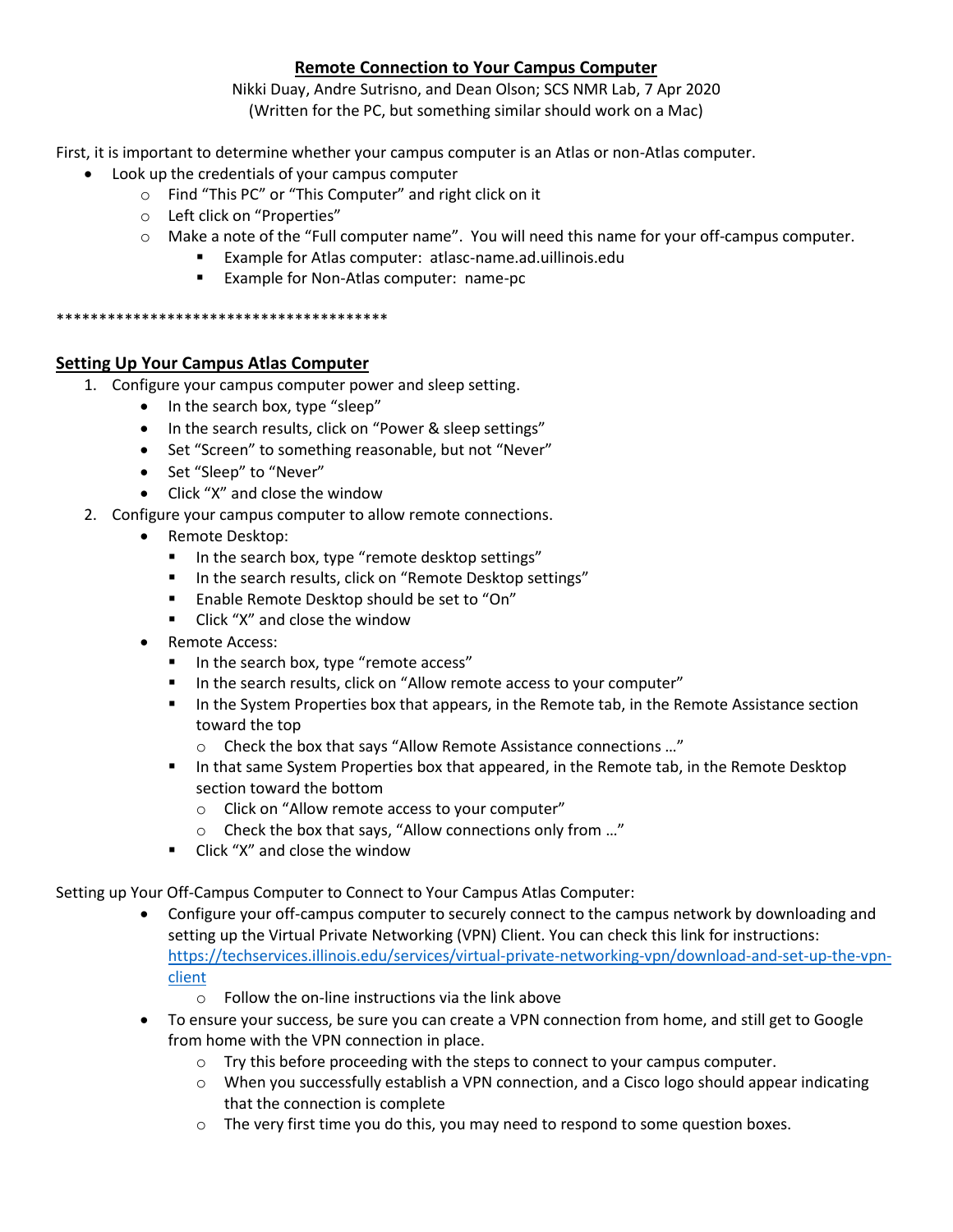Connecting to Your Campus Atlas Computer from Your Off-Campus Computer:

- In the search box, type "remote desktop connection"
- Click on the "Remote Desktop Connection" app
- Click on "Show Options"
- Enter the name of the campus (remote) computer
	- Computer: Type the "Full computer name" you noted earlier
	- User name: Type "UOFI\netID" *(Replace netID with your actual NetID)*
	- Click "Connect"
	- **Enter your NetID password and click "OK"**
	- The image of your campus desktop computer should appear, and you can use it normally

## VPN Note

 When you are done with your remote log-on session to your campus computer, close the VPN connection. Hit its icon, and then click "Disconnect". To use it later, just reconnect.

\*\*\*\*\*\*\*\*\*\*\*\*\*\*\*\*\*\*\*\*\*\*\*\*\*\*\*\*\*\*\*\*\*\*\*\*\*\*\*

### **Setting Up Your Campus Non-Atlas Computer**

- 1. Make a note of your campus computer credentials:
	- Hostname
		- Click on the link<https://myhostname.net/>
		- **Note your computer's hostname**
	- Local Name
		- In the search box, type-in "account settings"
		- In the search results, click on "Your account info"
		- Note your Local Name (the one in all caps and bold letters)
- 2. Configure your campus computer power and sleep settings.
	- In the search box, type "sleep"
	- In the search results, click on "Power & sleep settings"
	- Set "Screen" to "Never"
	- Set "Sleep" to "Never"
	- Click "X" and close the window
- 3. Configure your campus computer to allow remote connections.
	- Remote Desktop:
		- In the search box, type "remote desktop settings"
		- In the search results, click on "Remote Desktop settings"
		- **Enable Remote Desktop should be set to "On"**
		- **EXECL** "X" and close the window
	- Remote Access:
		- In the search box, type "remote access"
		- In the search results, click on "Allow remote access to your computer"
		- Under "Remote Desktop" section, "Allow remote connections to this computer" should be selected/checked.
		- **EXECL** Click "X" and close the window

Setting up Your Off-Campus Computer to Connect to Your Campus Non-Atlas Computer:

- Configure your off-campus computer to securely connect to the campus network by downloading and setting up the Virtual Private Networking (VPN) Client. You can check this link for instructions: [https://techservices.illinois.edu/services/virtual-private-networking-vpn/download-and-set-up-the-vpn](https://techservices.illinois.edu/services/virtual-private-networking-vpn/download-and-set-up-the-vpn-client)[client](https://techservices.illinois.edu/services/virtual-private-networking-vpn/download-and-set-up-the-vpn-client)
	- $\circ$  Follow the on-line instructions via the link above